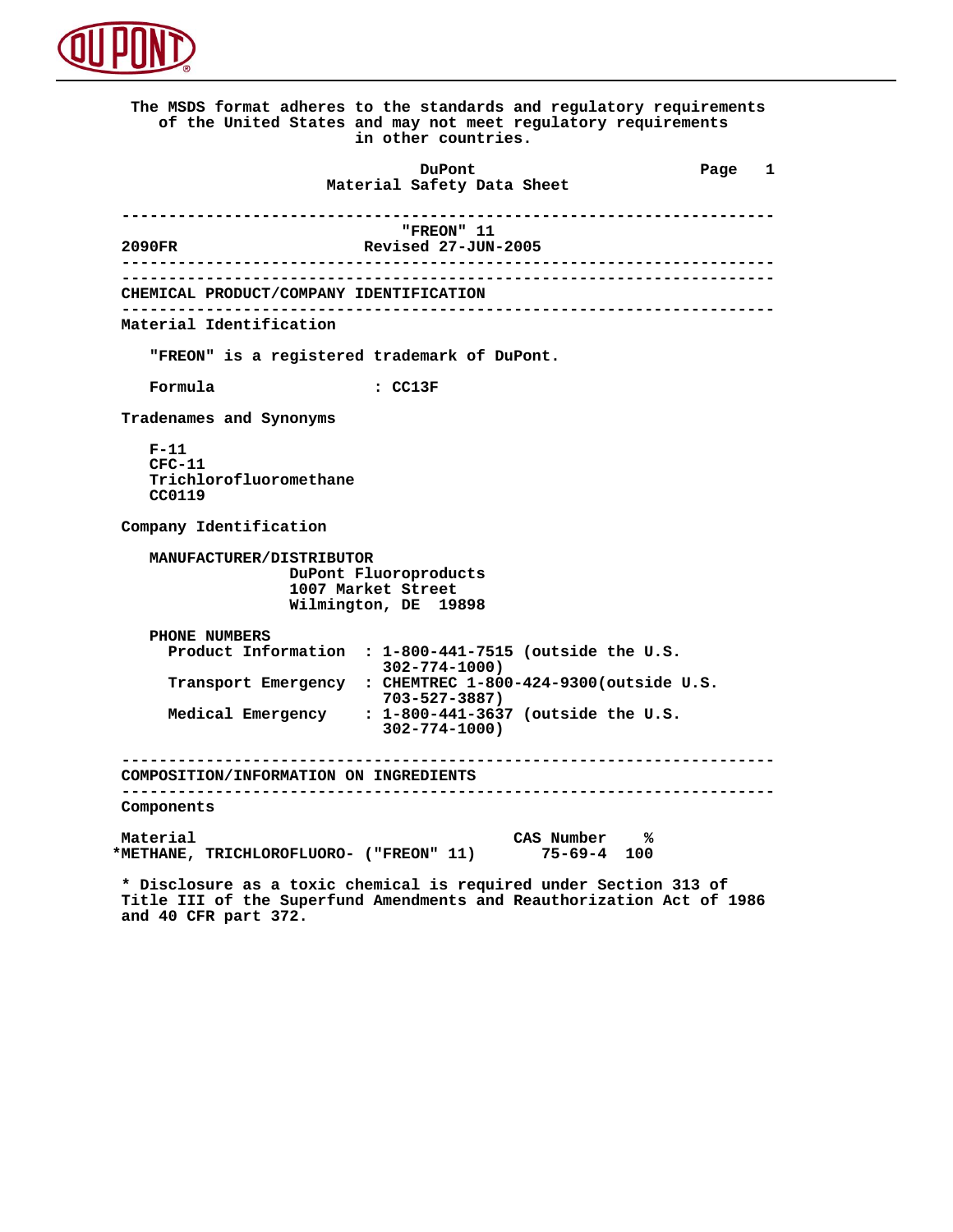### **---------------------------------------------------------------------- HAZARDS IDENTIFICATION ----------------------------------------------------------------------**

 **Potential Health Effects**

 **Skin contact may include frostbite from exposure to the cold liquid. Significant skin permeation, and systemic toxicity, after contact appears unlikely. There are no reports of human sensitization.**

 **Eye contact may include eye irritation with discomfort, tearing, or blurring of vision.**

 **Inhalation may include temporary nervous system depression with anaesthetic effects such as dizziness, headache, confusion, incoordination, and loss of consciousness; temporary alteration of the heart's electrical activity with irregular pulse, palpitations, or inadequate circulation.**

 **Ingestion may include nonspecific discomfort, such as nausea, headache, or weakness. Accidental ingestion resulted in necrosis and ulceration of the stomach.**

 **Higher exposures may lead to fatality from gross overexposure.**

 **Individuals with preexisting diseases of the cardiovascular system may have increased susceptibility to the toxicity of excessive exposures.**

 **Carcinogenicity Information**

 **None of the components present in this material at concentrations equal to or greater than 0.1% are listed by IARC, NTP, OSHA or ACGIH as a carcinogen.**

 **----------------------------------------------------------------------**

 **FIRST AID MEASURES**

 **----------------------------------------------------------------------**

## **First Aid**

 **INHALATION**

 **If inhaled, immediately remove to fresh air. Keep person calm. If not breathing, give artificial respiration. If breathing is difficult, give oxygen. Call a physician.**

 **SKIN CONTACT**

 **Flush area with lukewarm water. Do not use hot water. If frostbite has occurred, call a physician.**

 **EYE CONTACT**

 **In case of contact, immediately flush eyes with plenty of water for at least 15 minutes. Call a physician.**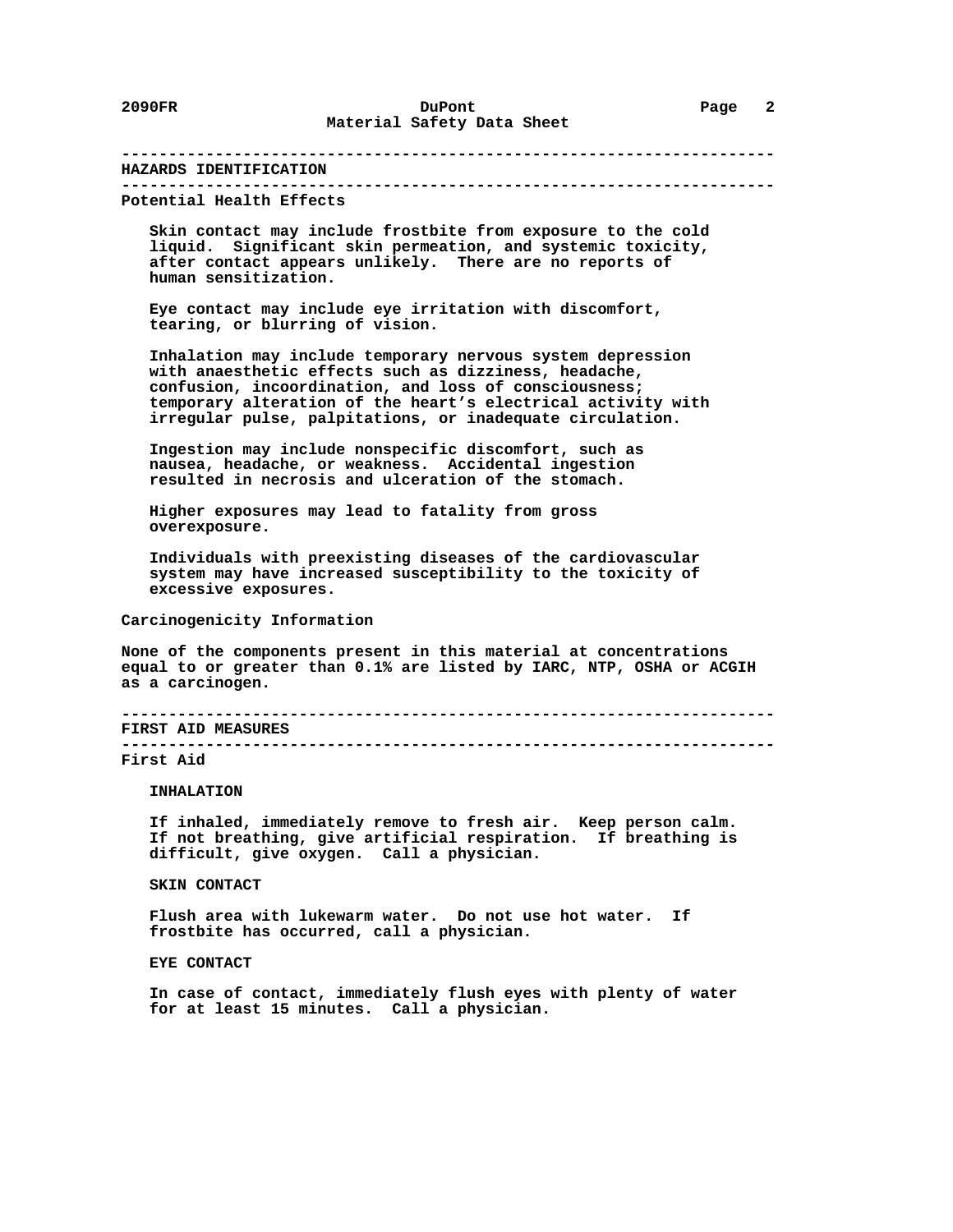**(FIRST AID MEASURES - Continued)**

## **INGESTION**

 **If swallowed, do not induce vomiting. Immediately give 2 glasses of water. Never give anything by mouth to an unconscious person. Call a physician.**

```
 Notes to Physicians
```
 **Activated charcoal mixture may be beneficial. Suspend 50 g activated charcoal in 400 mL water and mix well. Administer 5 mL/kg, or 350 mL for an average adult.**

 **Because of possible disturbances of cardiac rhythm, catecholamine drugs, such as epinephrine, should be used with special caution in situations of emergency life support.**

```
 ----------------------------------------------------------------------
```
 **FIRE FIGHTING MEASURES**

 **----------------------------------------------------------------------**

 **Flammable Properties**

| Method<br>: TOC<br>Flammable limits in Air, % by Volume<br>: Not applicable<br>LEL<br>: Not applicable<br>UEL<br>: Not determined<br>Autoignition<br>Autodecomposition<br>: >593 C (>1099 F) | Flash Point |  | : Will not burn |
|----------------------------------------------------------------------------------------------------------------------------------------------------------------------------------------------|-------------|--|-----------------|
|                                                                                                                                                                                              |             |  |                 |
|                                                                                                                                                                                              |             |  |                 |
|                                                                                                                                                                                              |             |  |                 |
|                                                                                                                                                                                              |             |  |                 |
|                                                                                                                                                                                              |             |  |                 |
|                                                                                                                                                                                              |             |  |                 |

 **Fire and Explosion Hazards:**

 **Drums may rupture under fire conditions. Decomposition may occur.**

 **Extinguishing Media**

 **As appropriate for combustibles in area.**

 **Fire Fighting Instructions**

 **Self-contained breathing apparatus (SCBA) is required if containers rupture and contents are spilled under fire conditions.**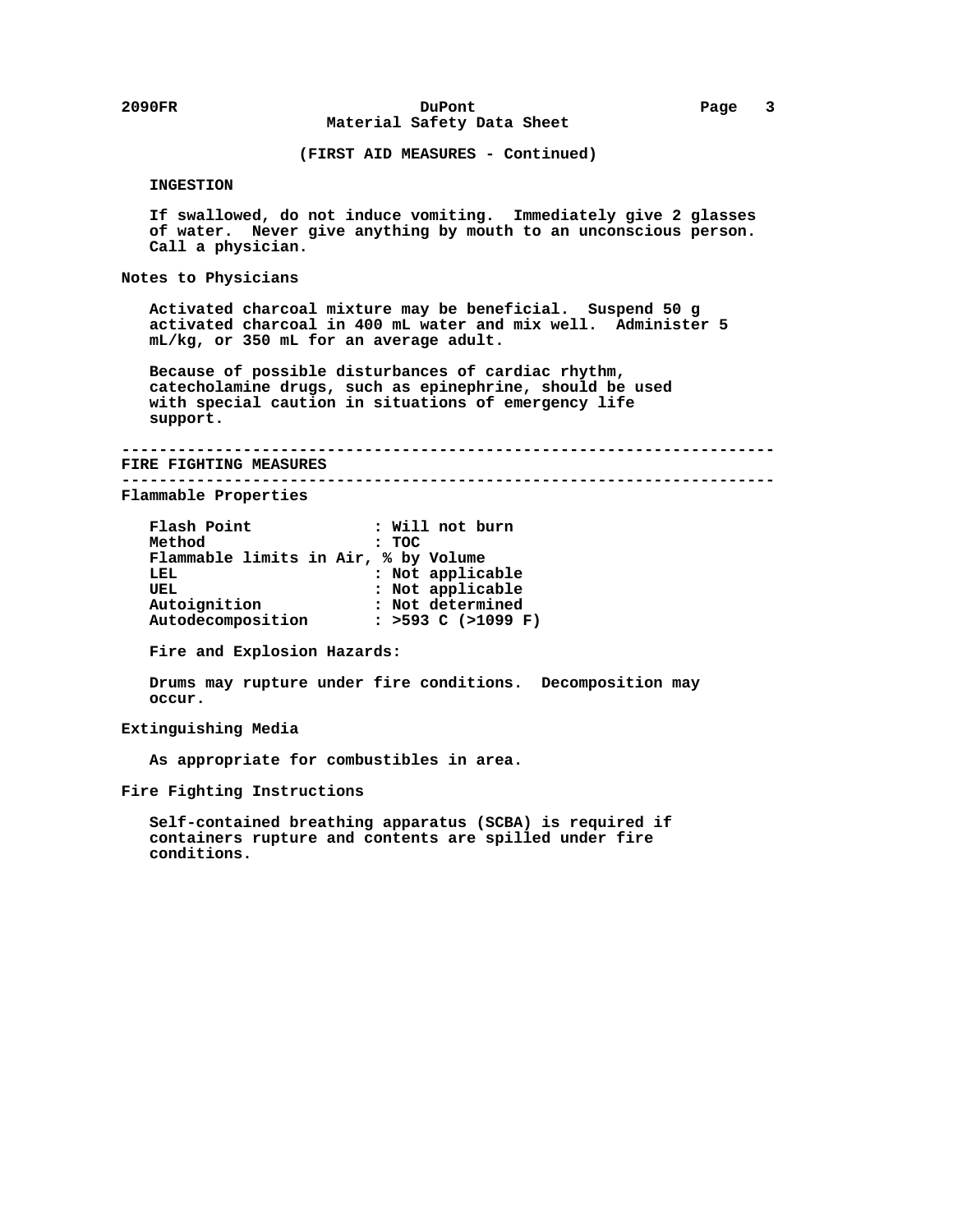# **---------------------------------------------------------------------- ACCIDENTAL RELEASE MEASURES ---------------------------------------------------------------------- Safeguards (Personnel) NOTE: Review FIRE FIGHTING MEASURES and HANDLING (PERSONNEL) sections before proceeding with clean-up. Use appropriate PERSONAL PROTECTIVE EQUIPMENT during clean-up. Accidental Release Measures Ventilate area. Do not flush into sewers. Dike spill. Collect on absorbent material and transfer to steel drums for recovery or disposal. Use self-contained breathing apparatus (SCBA) for large spills. Comply with Federal, State and local regulations on reporting releases. ---------------------------------------------------------------------- HANDLING AND STORAGE ---------------------------------------------------------------------- Handling (Personnel) Use with sufficient ventilation to keep employee exposure below recommended limits. Storage Clean, dry area. Do not heat above 125 deg F (52 deg C). ---------------------------------------------------------------------- EXPOSURE CONTROLS/PERSONAL PROTECTION ---------------------------------------------------------------------- Engineering Controls Normal ventilation for standard manufacturing procedures is generally adequate. Local exhaust should be used when large amounts are released. Mechanical ventilation should be used in low or enclosed places. Personal Protective Equipment Impervius gloves should be used to avoid prolonged or**

 **repeated exposure. Chemical splash goggles should be available for use as needed to prevent eye contact. Under normal manufacturing conditions, no respiratory protection is required when using this product. Self-contained breathing apparatus (SCBA) is required if a spill occurs.**

 **Exposure Guidelines**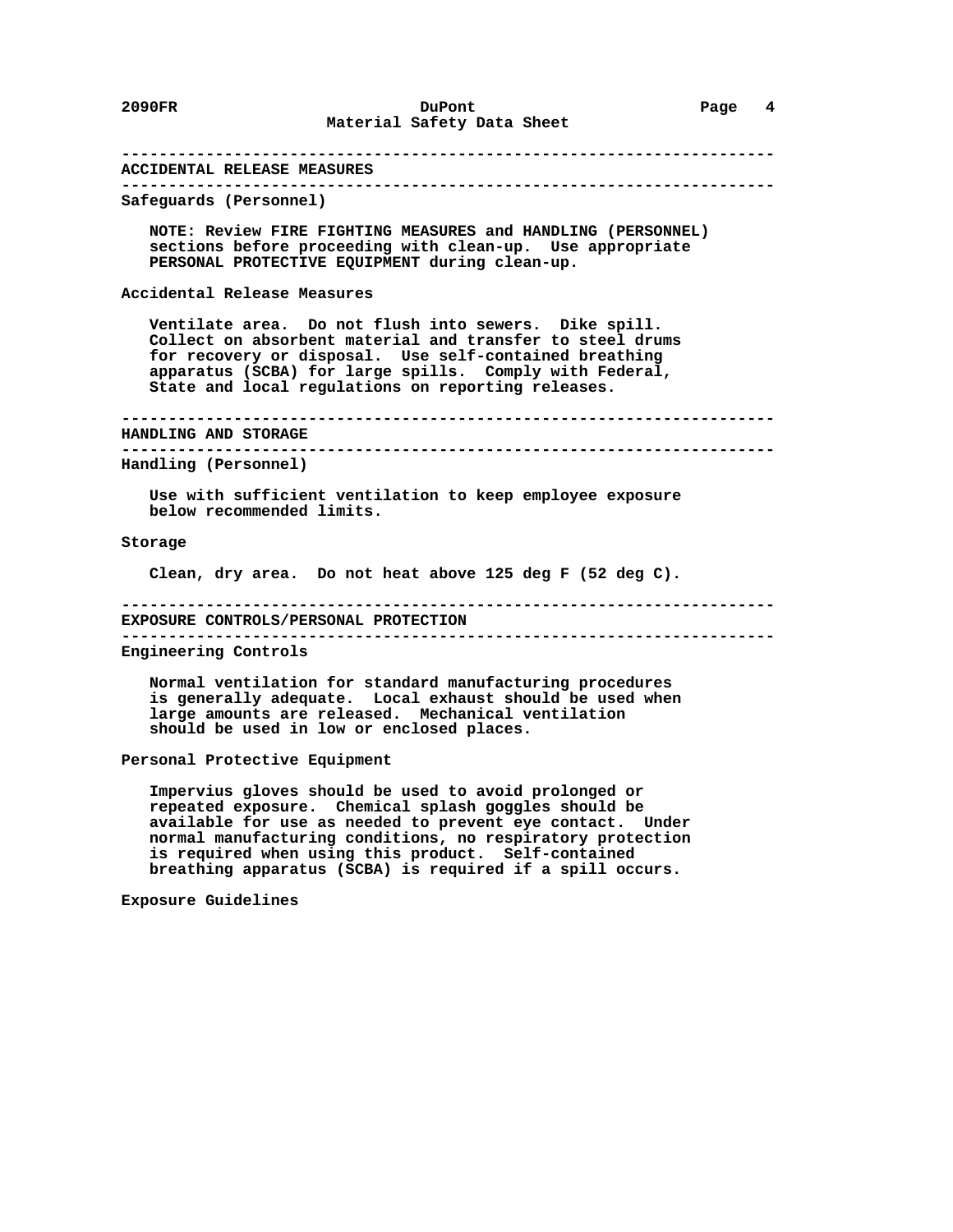**2090FR DuPont Page 5 Material Safety Data Sheet Applicable Exposure Limits METHANE, TRICHLOROFLUORO- ("FREON" 11)**<br>PEL (OSHA) : 1,000 ppm,  **PEL (OSHA) : 1,000 ppm, 5,600 mg/m3, 8 Hr. TWA TLV (ACGIH) : Ceiling 1,000 ppm, 5,620 mg/m3, A4** AEL \* (DuPont)  **\* AEL is DuPont's Acceptable Exposure Limit. Where governmentally imposed occupational exposure limits which are lower than the AEL are in effect, such limits shall take precedence. ---------------------------------------------------------------------- PHYSICAL AND CHEMICAL PROPERTIES ---------------------------------------------------------------------- Physical Data Boiling Point : 23.9 C (75 F) Vapor Pressure : 14.7 psia at 25 deg C (77 deg F) Vapor Density : 4.9 (Air = 1) % Volatiles : 100 WT%** Evaporation Rate : >1 (CCl4 = 1)  **Solubility in Water : 0.1 WT% @ 25 C (77 F) pH : Neutral Odor : Slight ethereal Form : Liquid Color : Colorless**<br> **Density** : 1.48 g/cc  **Density : 1.48 g/cc at 25 deg C (77 deg F) - Liquid Appearance : Clear ---------------------------------------------------------------------- STABILITY AND REACTIVITY ---------------------------------------------------------------------- Chemical Stability Stable. However, avoid open flames and high temperatures. Incompatibility with Other Materials Incompatible with alkali or alkaline earth metals- powdered Al, Zn, Be, etc. Polymerization Polymerization will not occur. Other Hazards Decomposition : Decomposition products are hazardous. "FREON" 11 can be decomposed by high temperatures (open flames, glowing metal surfaces, etc.) forming hydrochloric and hydrofluoric acids and possibly carbonyl halides.**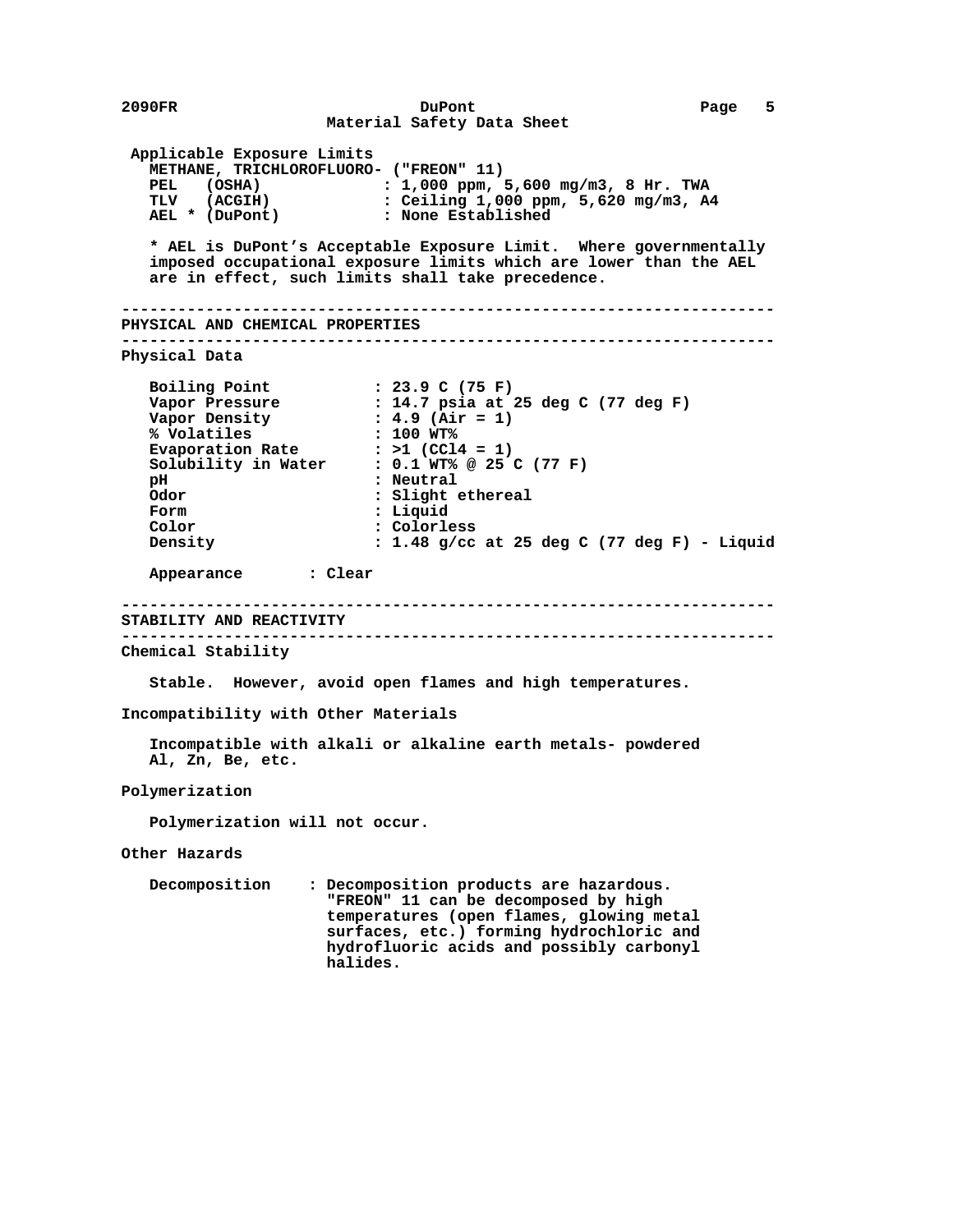## **---------------------------------------------------------------------- TOXICOLOGICAL INFORMATION**

## **----------------------------------------------------------------------**

 **Animal Data**

 **"Freon" 11:**

 **Inhalation 4 hour LC50: 26,200 ppm in rats Skin absorption ALD: > 9300 mg/kg in rabbits Oral ALD: > 11,000 mg/kg in rats**

 **The compound is not a skin irritant, is a mild eye irritant, but is untested for animal sensitization.**

 **Toxicity described in animals exposed by inhalation to single doses at high concentrations include central nervous system depression, rapid or labored breathing, anaesthesia, weight loss and nonspecific effects. Concentrations of 0.35% (3500 ppm) and greater caused cardiac sensitization in dogs. Various cardiovascular and circulatory abnormalities have also been reported in other animals. Repeated exposures to 12,000 ppm in one study resulted in changes in the lungs, liver, brain, and spleen. In a different study at 25,000 ppm rats, guinea pigs, and cats exhibited no microscopic evidence of damage to the heart, lungs, kidneys, liver or spleen. Long-term exposures in rats and mice produced no compound-related differences in body weights or survival.**

 **Although repeated skin exposures retarded healing of wounds and growth of hair, no significant effects were seen in young rats and only slight inflammatory reaction in old rats.**

 **Repeated exposures by ingestion produced no evidence of toxicity in dogs and only a questionable slight transient urinary fluoride effect in rats.**

 **Tests in animals demonstrate no carcinogenic activity. No tests in animals for developmental toxicity on this compound alone are available; however, tests using this compound in combination with FC-12 (10:90) demonstrate no developmental toxicity. Tests in animals for reproductive effects have not been performed.**

 **The compound does not produce genetic damage in bacterial and mammalian cell cultures but has not been tested in animals.**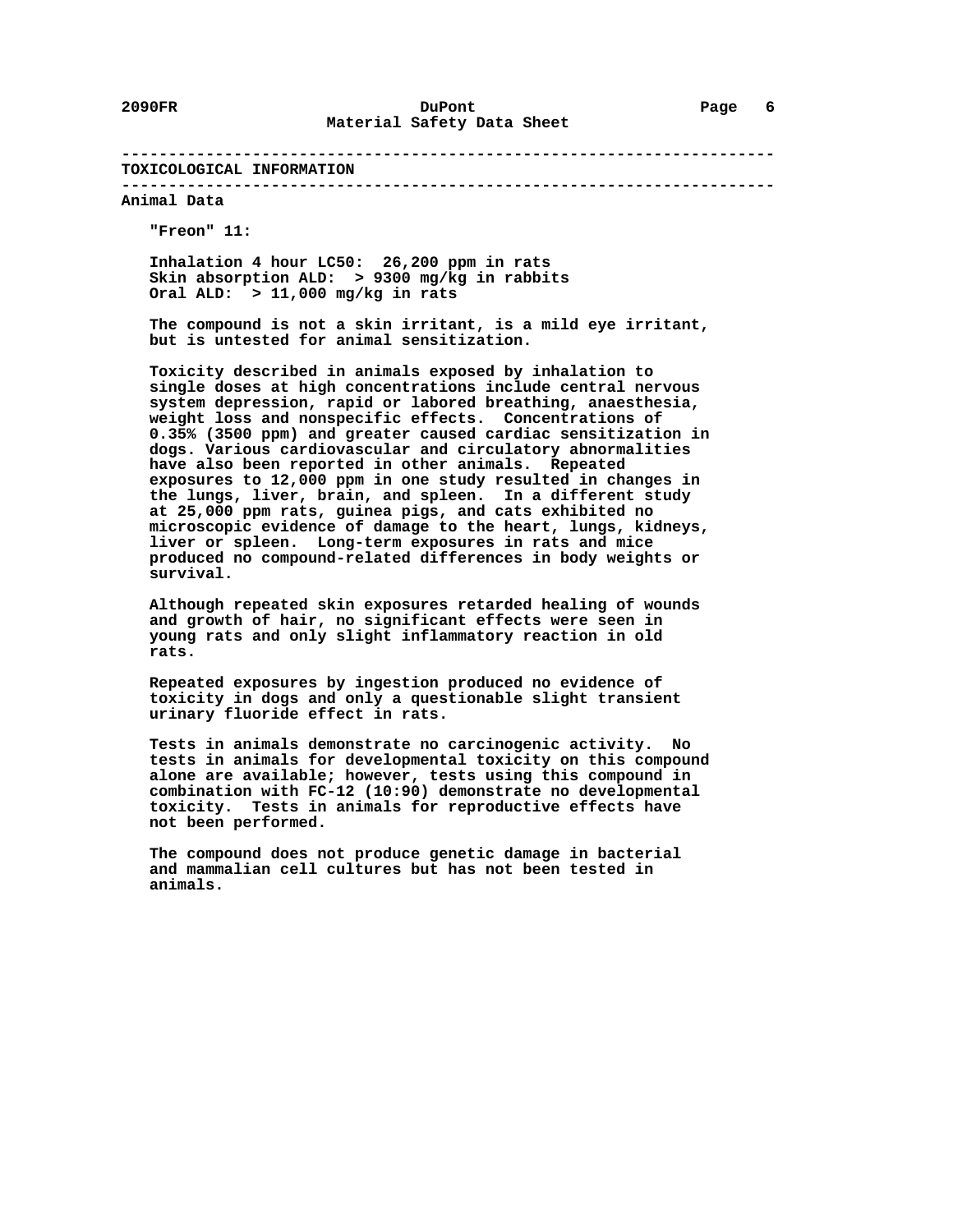**---------------------------------------------------------------------- ECOLOGICAL INFORMATION ---------------------------------------------------------------------- Ecotoxicological Information Aquatic Toxicity: "Freon" 11: 96-hour LC50, rainbow trout: 190 mg/L ---------------------------------------------------------------------- DISPOSAL CONSIDERATIONS ---------------------------------------------------------------------- Waste Disposal Reclaim by distillation or remove to a permitted waste disposal facility. Comply with Federal, State, and local regulations. ---------------------------------------------------------------------- TRANSPORTATION INFORMATION ---------------------------------------------------------------------- # Shipping Information DOT: ¸¸ Not regulated by DOT unless a single package contains 5,000 or more pounds Trichlorofluoromethane (see shipping description below). Proper Shipping Name: Environmentally Hazardous Substance, Liquid, N.O.S. (Trichlorofluoromethane) Hazard Class : 9 UN/NA Number : UN 3082 Packing Group : III Marine Pollutant : No Reportable Quantity : 5,000 lbs. Trichlorofluoromethane Note : Add letters RQ before or after basic ¸¸ description. IMO/ICAO: Not regulated. ---------------------------------------------------------------------- REGULATORY INFORMATION ---------------------------------------------------------------------- U.S. Federal Regulations TSCA Inventory Status : Reported/Included. TITLE III HAZARD CLASSIFICATIONS SECTIONS 311, 312 Acute : Yes Chronic : No**